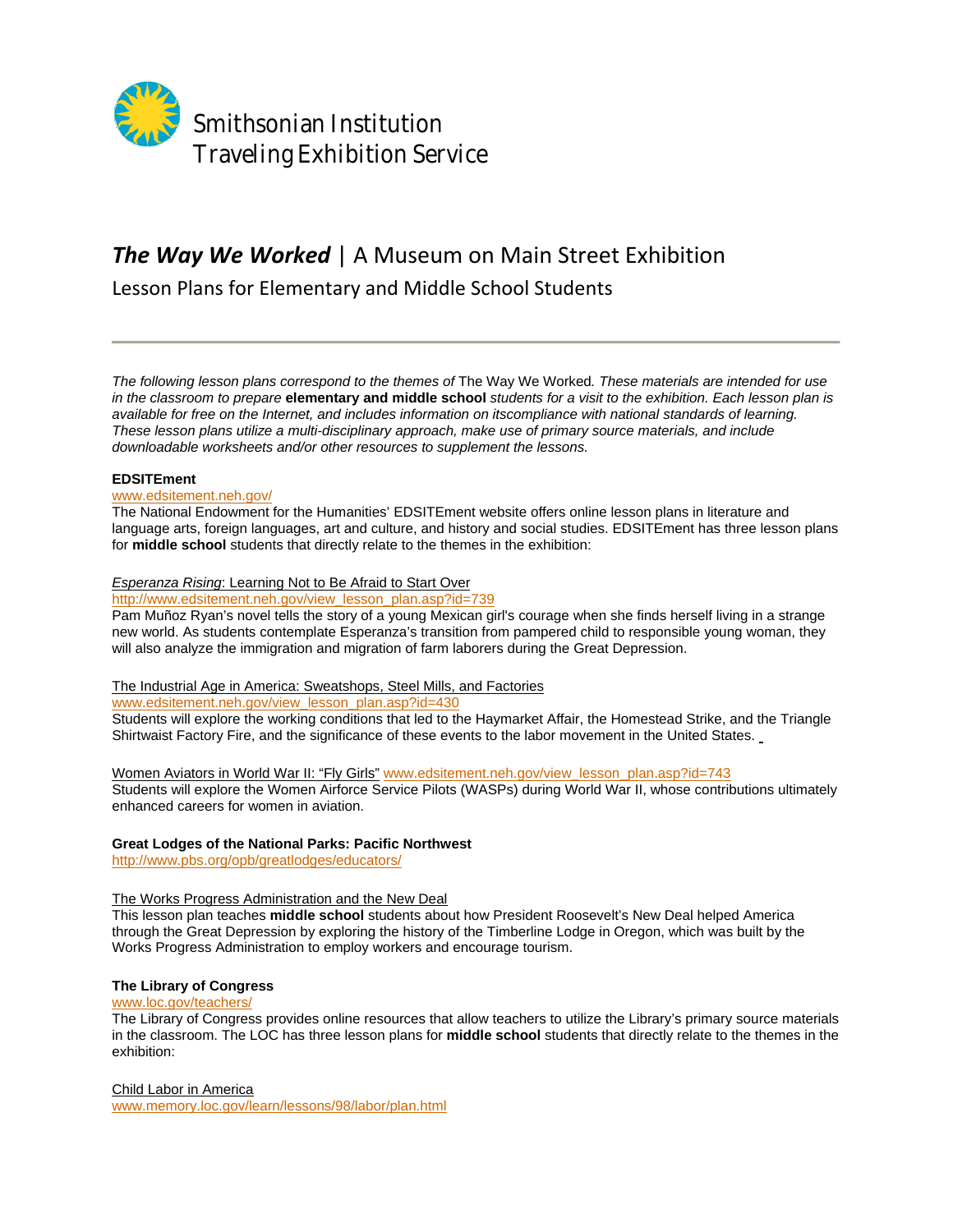Students will explore the work of reformer Lewis Hine, whose gritty photographs helped spur the adoption of child labor laws in the United States.

Sea Changes: A Study of a New England Industry www.memory.loc.gov/learn/lessons/00/sea/overview.html Students will explore the unique geographic, cultural, and economic characteristics of the Northeast coast through the study of photographs, maps, and interviews with two New England fishermen in the early 20th century.

#### Who Really Built America

www.memory.loc.gov/learn/lessons/98/built/index.html

Students study primary source materials to understand child labor and its effect on American children during the emerging industrial society from 1880 to 1920.

### **The National First Ladies' Library**

#### www.firstladies.org/default.aspx

Devoted to educating people about the contributions of First Ladies and other notable women in history, the Library produces educational materials for classroom students K through 12. The Library has lesson plans for both **elementary and middle school** students that directly relate to the themes in the exhibition:

The Laboring Child in the Gilded Age www.firstladies.org/curriculum/curriculum.aspx?Curriculum=1498

**Middle school** students will gain experience in using primary sources, in this case the photographs of Jacob Riis and Lewis Hine, to understand the working lives of poor, largely immigrant children during the Gilded Age.

#### **Police Strikes**

## www.firstladies.org/curriculum/curriculum.aspx?Curriculum=1581

In 1919 the police force in Boston, Massachusetts, went on strike when management and workers could not agree on working conditions. **Elementary school** students will learn specifically about the Boston Police Strike, and also about what happens when police anywhere go on strike.

### **Rosie the Riveter**

## www.firstladies.org/curriculum/curriculum.aspx?Curriculum=1617

The image of Rosie the Riveter helped change ideas about working women during World War II. **Elementary school**  students will learn about women working on the home front during the war and gain an understanding of the power of symbols.

## **A Working Women Time Machine**

www.firstladies.org/curriculum/curriculum.aspx?Curriculum=1450

**Middle school** students will learn about the lives of working women throughout the history of the United States, whose options for working outside the home were limited by a variety of factors at different.

## **"You Ought To Be In School!" Child Labor and Compulsory**

**Education**www.firstladies.org/curriculum/curriculum.aspx?Curriculum=1435

During the Industrial Revolution, the nation gradually replaced the idea that children should help support the family with the idea that children should be in school. **Middle school** students will learn about reform efforts by tracing the parallel development of child labor laws and compulsory schooling laws.

#### **Teaching with Historic Places**

Paterson, New Jersey: America's Silk City

www.nps.gov/history/nr/twhp/wwwlps/lessons/102paterson/102paterson.htm

Paterson's mills manufactured a variety of things starting in the 1790s, but in 1913 they stood silent for five months as workers joined in a bitter strike that received national attention. Created by the National Park Service, this lesson plan for **middle school** students explores the history of a site on the National Register of Historic Places using maps, readings, and photographs.

#### **Smithsonian Educator**

http://www.smithsonianeducation.org/educators/lesson\_plans/lesson\_plans.html

The Smithsonian Institution's online resource for teachers, families, and students has extensive teaching materials, links to additional resources, and information on the Smithsonian's holdings. Smithsonian Educator has lesson plans for both **elementary and middle school** students that directly relates to the themes in the exhibition: